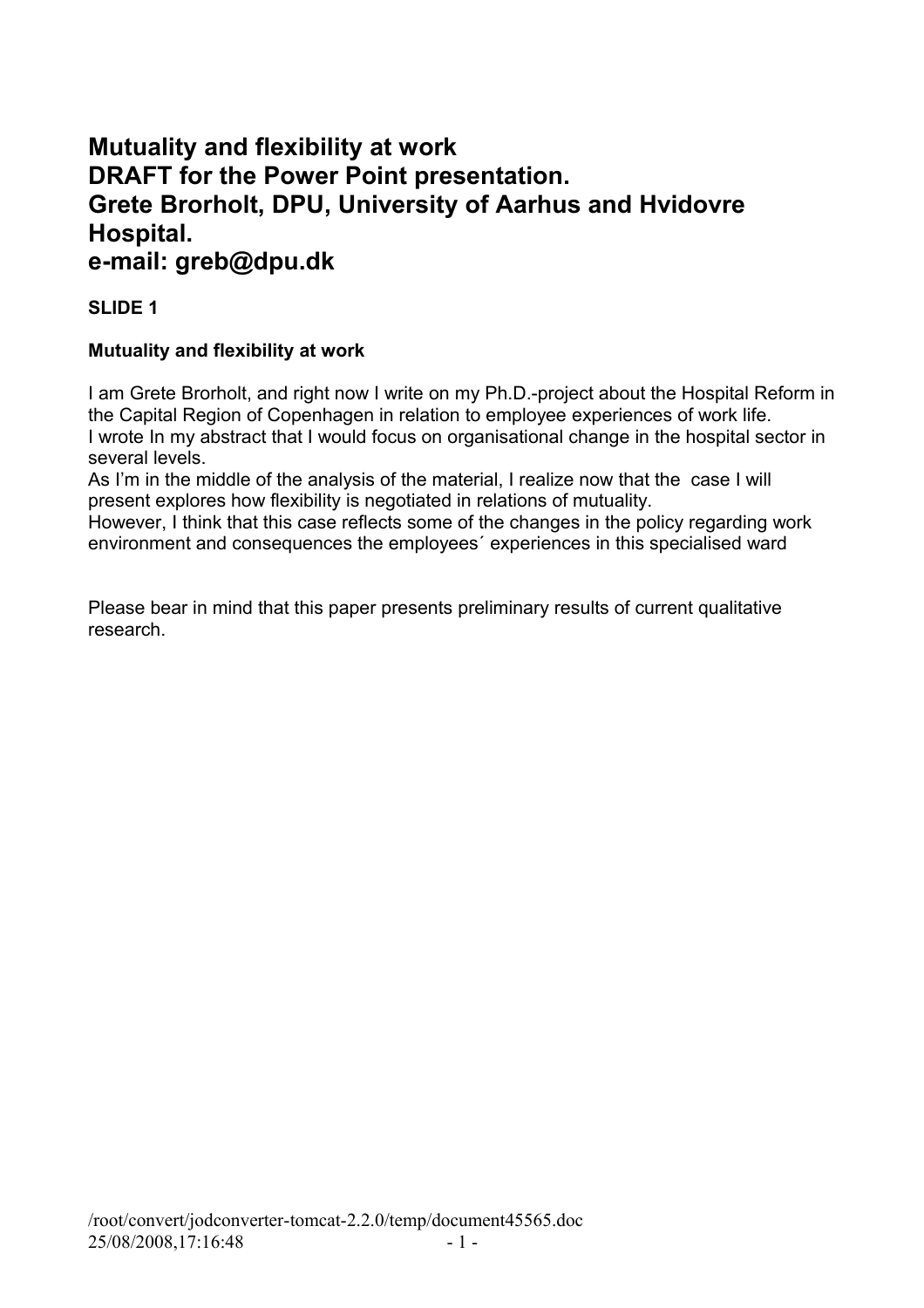#### **SLIDE 2 Methodology**

This paper is part of a greater context which is a complex narrative about work life in a particular specialised ward in Hvidovre Hospital in the Region of Copenhagen. However I chose to isolate one question about "flexibility and mutuality at work" from the pile of material, even it might be a little reductionistic.

The case I present is taken from a pile of material. Research for this paper is empirically based on documentary material, participant observations and interviews among nurse assistants, nurses, doctors, and management across the organisational hierarchy in the hospital.

Research for this paper is empirically based on documentary material, participant observations and interviews among nurse assistants, nurses, doctors, and management across the organisational hierarchy in the hospital.

I have been doing participant observations in a specific ward for 4 months (ca. 50 shifts). Before the locally placed fieldwork, I followed the debate and development of "The hospital reform plan"( hospitalsplanen)" at the Internet, meetings and documents. Afterwards I have done qualitative interviews (30 key informants/ 80 people). In 2005 I made a small pilot within different wards.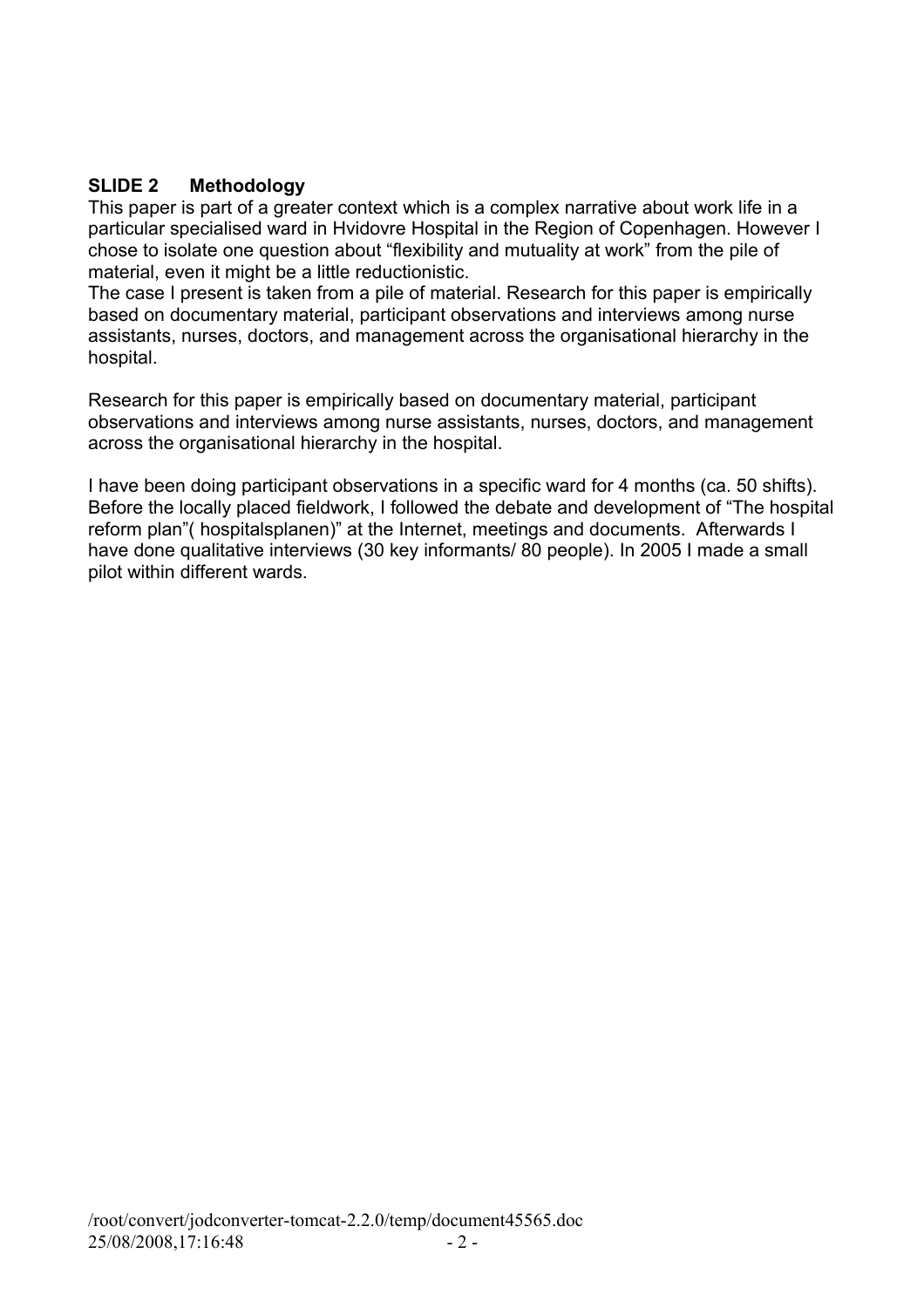#### **SLIDE 3 The Aim of this presentation is to show how**

the demand for mutuality and flexibility among employees and managers is seen as a winwin situation. But maybe it is not so simple.

The organisation in teams, which is related to the new forms of management, has consequences for the employee in her daily work life at the hospital.

I illustrate how mutuality and flexibility are indicating (new) individualised and capitalized forms of work and cooperation for specialised group of nurses and doctors in a specific ward: to gain flexibility, you negotiate relations of mutuality.

This case Is a window to the drama in the operating theatre, to observe the social play and rolls, to use an expression of Goffman.

First I line out the statement of policy regarding work environment within the hospital reform in the capital region of Copenhagen to detect some rhetoric and structural changes. **What kinds of flexibility are in play and do this kinds of flexibility reflects the tendency within the overall policy of work environment in the Region (Denmark)?** Then I will show a case form my fieldwork, where mutuality and flexibility are in play and are negotiated between employees.

Namely, flexibility is a demand from the employees and the management and can be obtained by both. I assume that flexibility has both positive and negative and contradictory consequences at the work place. In other words the question is:

#### **Is flexibility a win-win situation as the employees and management states? If it is not so, who is then the "winner"? and what are the consequences?**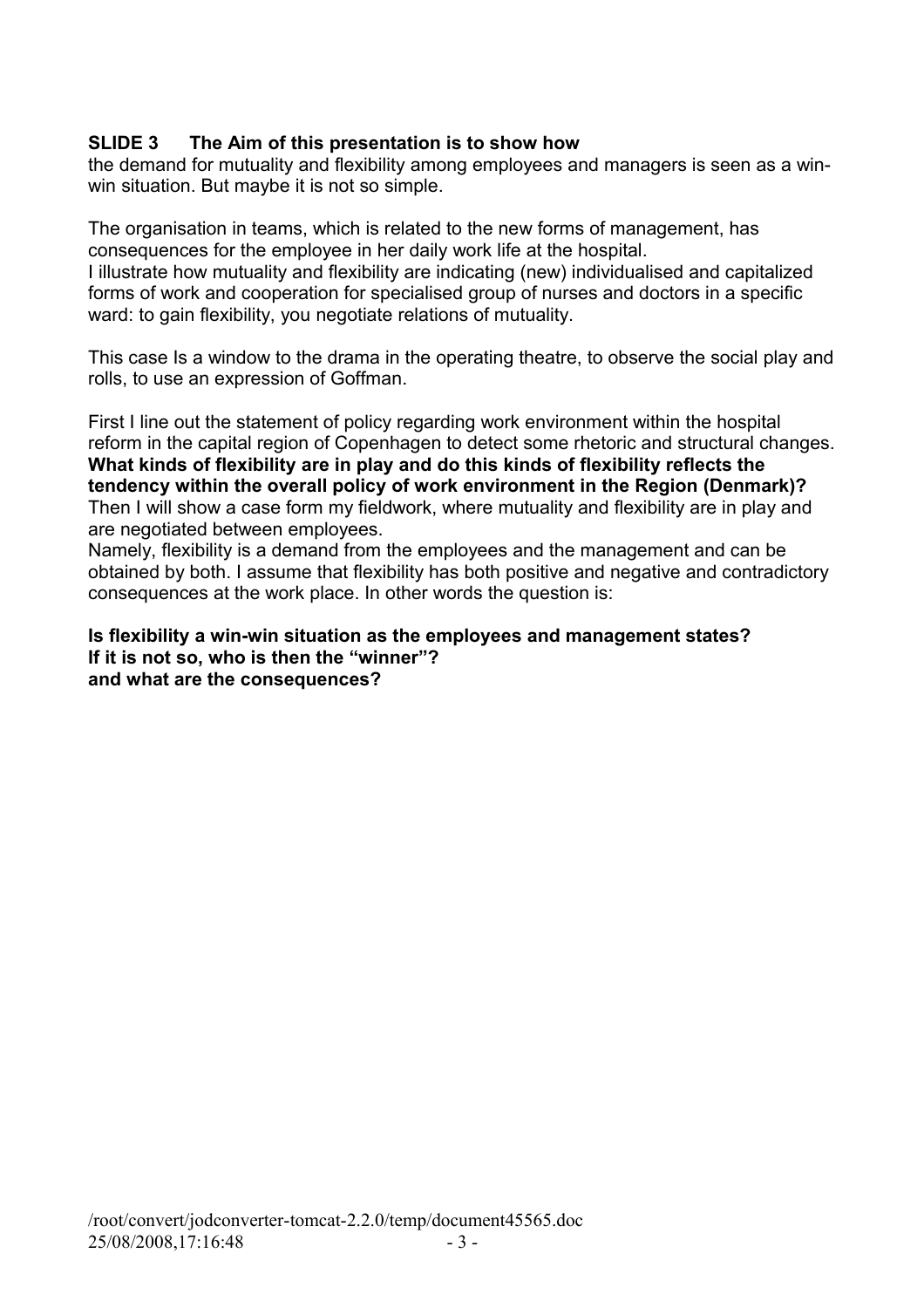#### **SLIDE 4 The concepts I explore throughout the presentations, are work environment, flexibility and mutuality**

*Work environment The concept of "psycho-social work environment" emerged in a Scandinavian context in the 60´s and transformed the content during the years. Now is usually defined and used by HR practioners, by psychologists and as a research object. I draw upon the definition of the official handbook for practioners on work –environment in Denmark. Here, "psycho-social work environment" is defined as*

*"consequences in the work environment, which stems from the work itself or from the way the work is organised or as the coherence between the employees at the work place!" (2001, 10). The hand book further marks that one factor of motivation is a good psycho-social work environment.*

*Flexibility F***lexibility and mutuality are closely interconnected.** Hylland-Eriksen writes in 2004 about flexibility and cites Bateson to define flexibility. He writes that: "one of Bateson's most important points regarding flexibility [is] that there is a tendency that increased flexibility in some areas leads to reduced flexibility in others" (Hylland -Eriksen 2004, 14)

Another way to pin down the concept of flexibility is that increased flexibility internally, leads to reduced flexibility externally. If employees are flexible inside the team – towards patients and colleagues- they are not able to be flexible towards other colleagues externally. Krause –Jensen defines two strings of flexibility: In time (numerical) and in contend (functional) (2005: 223 pp).

When employees' express something like *" If they (the managers) do something for me, I* will give a little in, and give something to them", they vaguely express a struggle of protect themselves of to much flexibility. Even they find flexibility is a win-win situation, they at the same time aknowledge the dilemma of flexibility. They seem to protect them selves on individual basis from the demand of adaptation, job shift etc. Compared to the policy of work environment even 10 years ago, work environment now, is much more an individual struggle, which is also reflected in the regional intend of policy.

*Mutuality* **Compared to flexibility, "Mutuality" is a concept relating to reciprocity,** exchange economy, negotiation and flexibility (Mauss 1950). "Mutuality" is also associated with "local knowledge" and "mutual knowledge". I refer to mutuality as something possessed in common and reciprocal and as a matter of exchange. Mutuality concerns "exchange", "reciprocity" and "flexible as bending". In a way mutuality refers to economy and capitalism; it is a trade about flexibility. On the other hand mutuality is a helping hand wit in social relations at the workplace.

However, metaphors regarding mutuality are very easily getting metaphors taken from economy and associated to capitalism.

Flexibility is mainly negotiated and gained between management and the employee in vertical relations. Mutuality is an ongoing exchange and negotiation between colleagues on the same level of the organisation (horizontal).

To illustrate this dynamic I will explore a case of teamwork. "The team " is chosen because teams usually are seen as one of the new managerism tools to provide flexibility and effectiveness – However, I do not explore the logic of the team, but rather I see the team as one scene (among others) where "flexibility and mutuality" as concepts (and empiric fact) are unfold. I pin down one situation to understand the importance of flexibility and mutuality in the (team) work. In this case flexibility and mutuality are both dynamos and constraints of the good work.

# **However, First I will draw the attention to the New Hospital Reform Plan**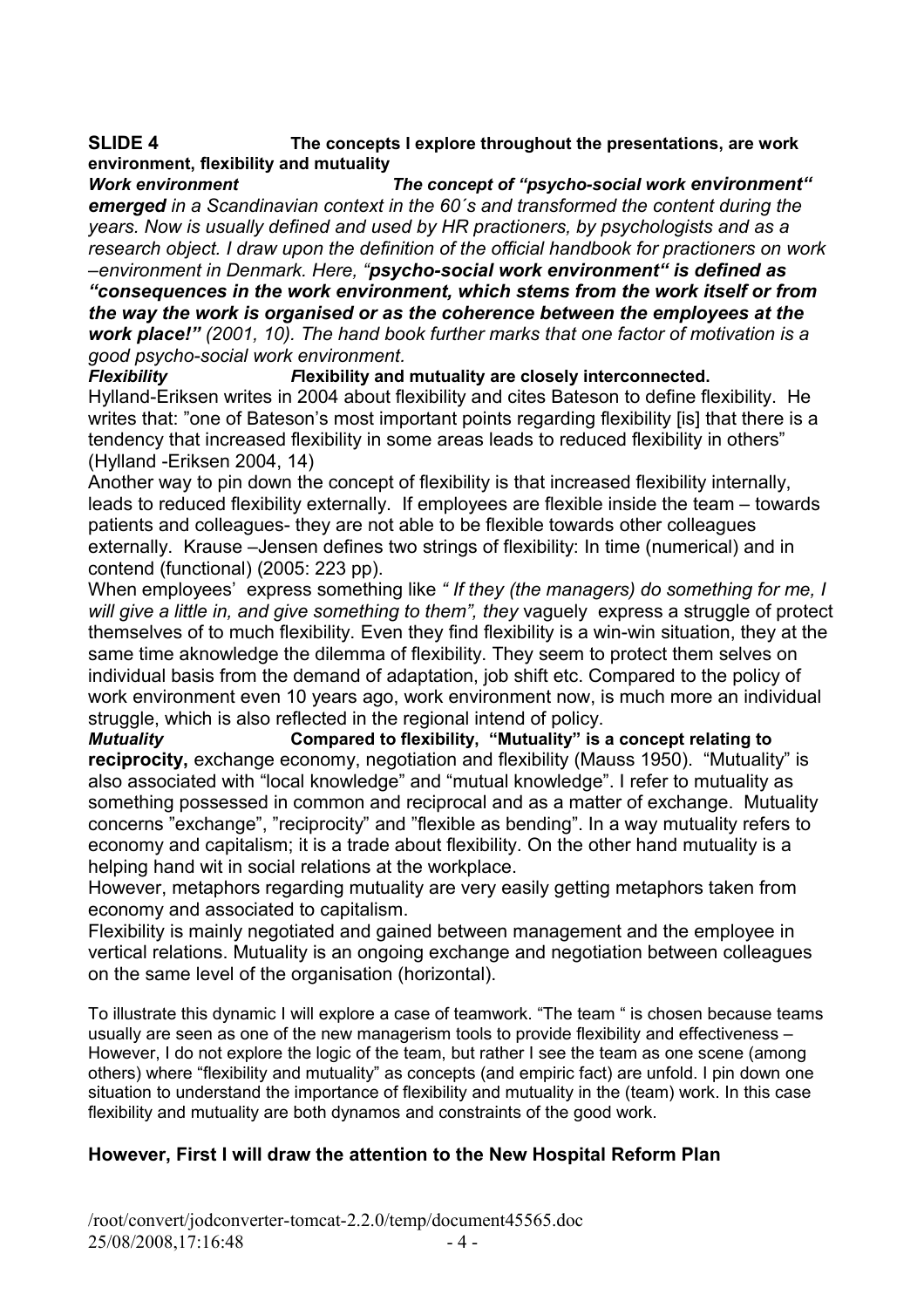#### **SLIDE 5 Hospital reform plan**

To bring the overall policy in play in this presentation, it is important to show how the action in the team is not isolated, but related to the general policy of work environment and the hospital. This is partly regulated by the overall values regarding work environment on the level of the region, the hospital and the local ward. The "new" hospital plan reflects the trend of introduce value based management and converting the vocabulary into a vocabulary imported from private firms. (see also Pedersen, Greve, Højlund 2008)

In brief, "The hospital reform plan" (hospitalsplanen)" was a result of a reform where Denmark was divided into 7 regions with that primary task to handle secondary healthcare [1](#page-4-0) . It will be too much to go into details, but the **Hospital reform plan was launched i**n 2007. (over night some will say) (Christensen og Klitgaard 2008). The vision for the "plan" (hospitalsplanen), is summed up in a declaration of intend regarding the politics of health for patients and employees and organisation. Most of the 10 bullet points in the declaration concern finance, patient care and medical concerns. This statement is alike statements and visions which have dominated the policy papers of the so-called "reinvention of or modernisation of" public sector in Denmark (ibid.).

**The Reform is characterized by a vocabulary which is similar to the vocabulary of private firms.** The vocabulary is reflecting what could be called "marketfication" of the public sector, to use an expression from Exworthy and Hallford (1999) regarding the change of the NHS in England. The use of words e.g. as "company" (virksomhed) and "concern" (Koncern) etc.<sup>[2](#page-4-1)</sup> reflects this tendency. The content of the words are slightly different and cover other meanings and boast other oppositions than previous. Work environment is minor in this context, even it has its own part IN the reform plan. **Bullet point 9, regarding work environment says :**

**"There are great demands to management and employees of hospitals in The capital region of Copenhagen.**

**( …)It is therefore necessary to focus on to actively work to secure a good work environment, as it is necessary that leader and employees are well educated and have the right competences to adapt oneself. (….)**

**Adaptation stress' more than bigger budgets. It emphasis reorganisation of work, change of tasks between professionalities (opgaveglidning), more freedom for hospitals and a continuously awareness from hospital leadership/ on human resource development - and care (…).[3](#page-4-2) "**

Statements in the plan regarding work environment, focuses on education, right competences, adaptation, reorganisation, change of tasks and management awareness on HR– all this without budgets!

The ward wherefrom this case is taken are very much aware of new policies and new concepts of management. Many iniciatives as team, Lean, positive psychology, individual rewarding etc are part of the management instruments. And the case of the team is certainly illustration some of the dilemmas.

**This is the overall frame of the case- And now the case of teamwork** 

<span id="page-4-2"></span>3

<span id="page-4-0"></span> $<sup>1</sup>$  The 4 tasks are secondary healthcare and psychiatry, regional growth management, environment, disabled people</sup>

<span id="page-4-1"></span> $2^2$  Se also Exworthy, Halford, Wright (and others) for an analysis.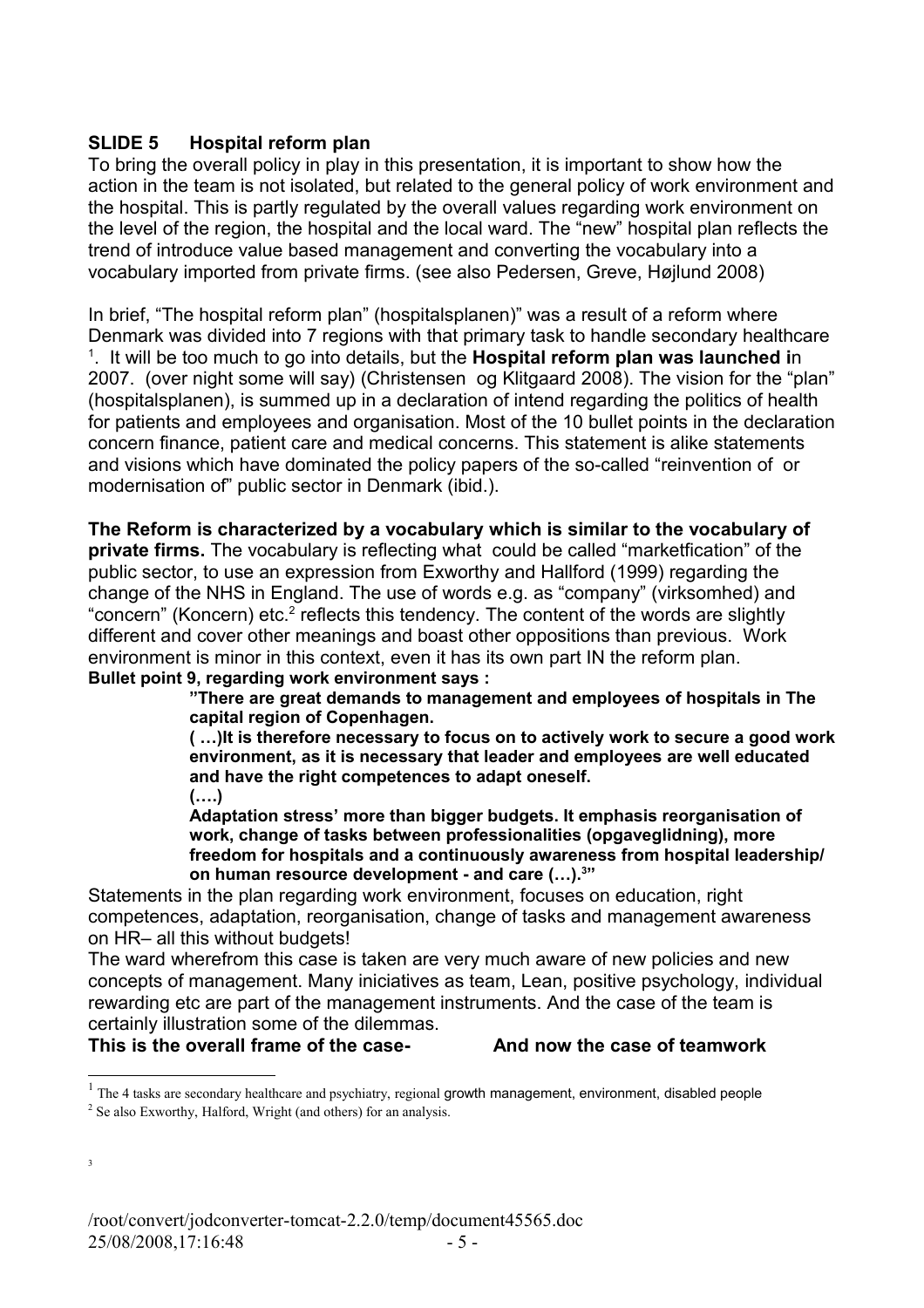# **SLIDE 6 The Case Teamwork in HH Central Operating Unit**

This team has been working as such for a couple of years and is praised as effective, collaborative and service minded towards the patients." 5 persons are taking care of 6 patients during one day.

They are from different wards and professionalities and are put together to work as a team once a month. **Being part of the team is one way of having a special task, which is regarded as a reward among the nurses**.

To be able to run a team day, the coordinator needs a lot of planning. It is the same team who prepares the patients for the operation and who operates. Medicine, journals, data are all prepared and ready inside the operating theatre. The patients are lined up in the wakeup unit. The lunch break and the time for finishing the programme are the moments were the team could gain or loose time. The team members are supposed to be flexible in time and tasks. However, I experienced the team as loaded with tension.

#### *One day I followed the team and wrote down in my field notes:*

The anaesthesian doctor just left. We are delayed from the beginning of the day and **the two operation nurses and the anaesthesian nurse discuss why. The anaesthesian nurse says it's because of the anaesthesian doctor who "***cannot pitch (infuse) properly"* **. The last patient was punctuated twice before she gave up, and let the nurse doing it. She did right at first try.**

The anaesthesian doctor comes back to the operating theatre "to wake up" the patient who is lying down on the operating bed. This is regular practise, as the standards prescribe that for this operation, a senior doctor should be in charge when the patient is wakening up.

When the patient is awake and his counts are stable the anaesthesian doctor and I bring the patient back to "the wake up unit". She push's the bed. To push the bed is a remarkable symbolic act for doctors, to show equableness and a flat structure. This is also the most important role of flexibility for them within the team. We are supposed to bring back the next patient. **The next patient lies in an adult bed even a child. He is big and heavy. The anaesthesian doctor refuses to push the patient in the bed, because of the size of the patient and she calls a porter. She thinks that the bed is too big, and it might harm her back**.

To push the beds, bring the patients and staying close to the operating theatre is the variables where the personal (especially doctors) are able to gain time and shift tasks.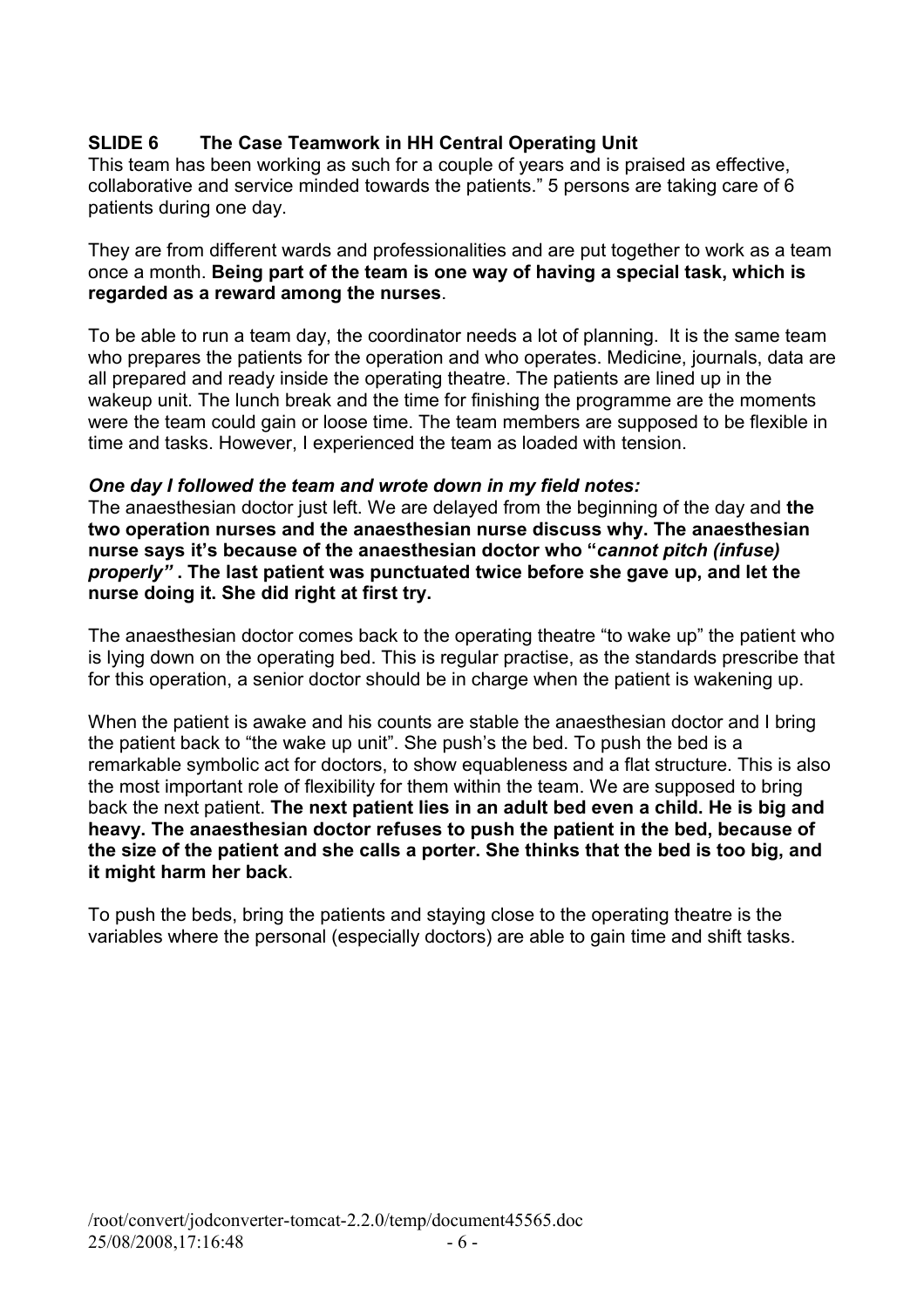# **SLIDE 7 case (continued)**

When we come back without the patient, everybody is a little bit annoyed, because the work is delayed once again. The anaesthesian doctor begins to prepare a specialized "blocking" for the patient. She feels the pressure of having delayed the team. **Then she stops her practical preparation and tells something about what she is doing. The nurse is correcting her immediately and says, "***You have to work at the same time as you are talking [name]".* 

**This is a remarkable harsh comment and very unusual of a nurse to correct a doctor explicitly and makes all in the room uncomfortable.** 

When the porter arrives with the patient, they focus on the patient and leave the quarrel behind. The anaesthesian prepares the patient and put him to sleep while the operating nurses are handling the apparatus and the IT-registration and tools covered by green sterile cloth.

The patient is placed on the bed and covered by green, sterile paper cloth too. They have called the surgeon who arrives immediately. When he arrives we are not quite ready and he apparently stands on his feet and taking a nap. Then the tables with the sterile tools are ready to begin the actual operation. The anaesthesians are standing by the head of the patient and the operating nurses by the feet. They are checking the numbers and listening to the sounds.

**Suddenly we are ready to "***knife time"***. The surgeon (wakes up) is taking a step towards the younger operating nurse.** She steps back from the big, big man partly because he is intimidating her personal sphere, partly not to destroy the sterility of his green cover clothes. Everybody is looking at her, and the older more experienced operating nurse is making gestures with her arms and head. Suddenly she says "*You are going to take of the glasses of [name*]". **The surgeon smiles and he comments that "she doesn't remember her "part" (role). The young nurse defends herself, for not knowing to take of the glasses of the surgeon.**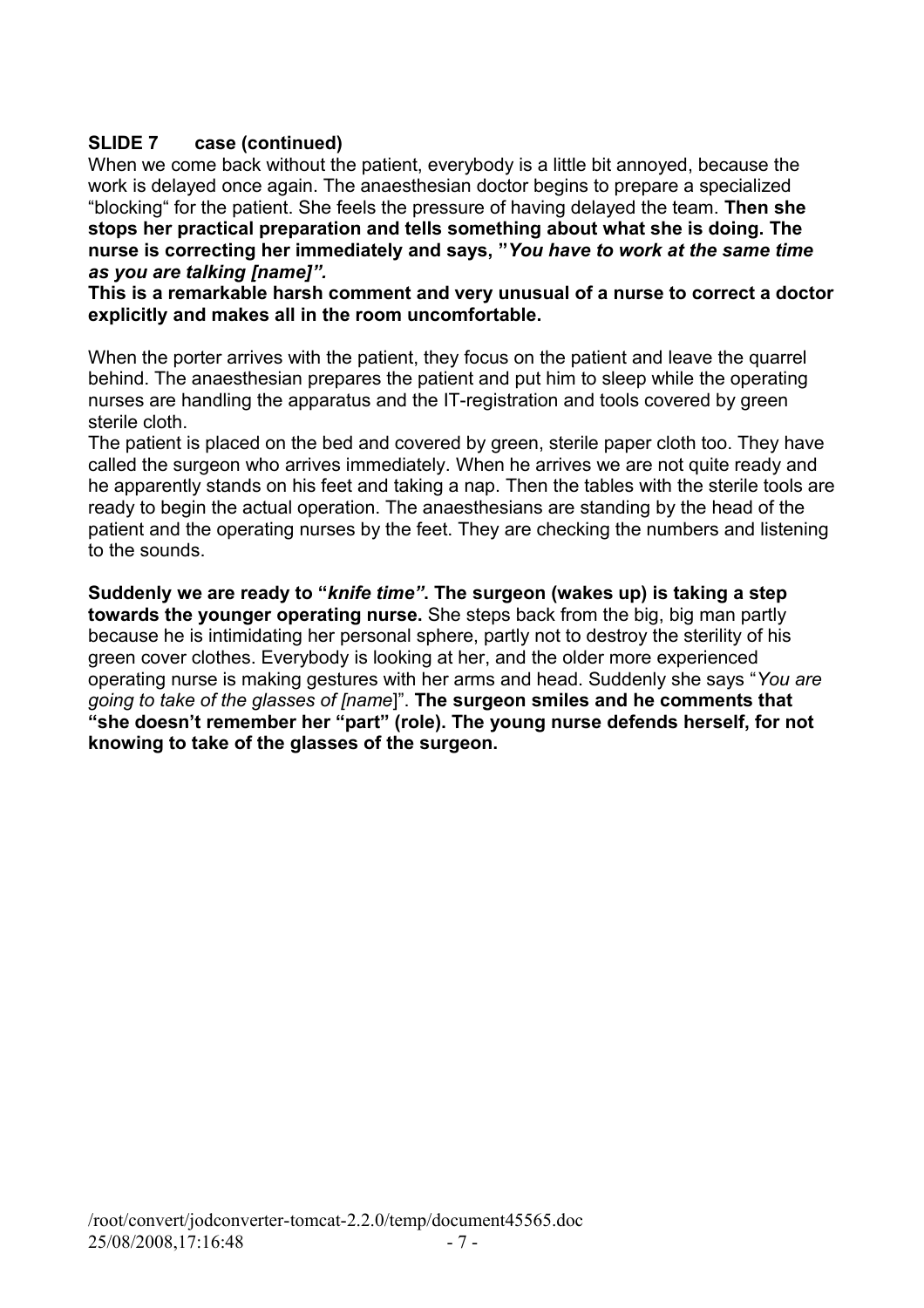#### **SLIDE 8 Discussion and analysis of the case**

The case shows a number of themes. However I will mainly focus on is the negotiation of flexibility and mutuality within power relations and the social belonging to the team.

Flexibility and mutuality is a demand and a wish from employees and management. The team evokes a possibility to gain a space of manoeuvre for the individual team members, where they gain freedom from audit, lean, meetings, confusing many colleagues. On the other hand, management and responsibility are moved in to the team and involves struggles between profesionalities and individuals.

In this case flexibility is negotiated in time and task - and I also suggest social competences. I argue that the members of this team, to some extend, are exchanging and capitalizing assistances and cooperation form one another. I have chosen to use metaphors as "trade, exchange, pay back" to underline this point and as a reflection of the language of informants.

The members of the team are assisting one another and shift tasks within the team. Management and distribution of work, organisation and time is moved in to the team, from the management level. The freedom to organize the patients also gives space to negotiate flexibility in time, task or quality. The members are flexible in time, in the way that they take care of 6 patients whom they can organise as they want. They negotiate within this scene of a social drama. However, unlike Goffmans more harmonic description of an operating theatre, I observed the ongoing negotiations as rough and full of tension for the members, when they negotiate personal strategies, gains and loss. E**.g. When** *the anaesthesian nurse* **is flexible regarding time and works to keep the tight schedule. She wants to get early off to be flexible at home. She is very determined on this goal, she told me in the morning.** 

**The anaesthesian doctor** gains social space by rolling the bed. This situation is remarkable important for her possibility to gain a space of manoeuvre and status in the team and in the ward in general, because it is a possibility to be express membership of the modern organisation and a flat structure - Which are common and celebrated values. To push the bed is almost a symbolic act and underlines the struggle of gaining authority and at the same time expressing loyalty, equalness to other professionalities (the nurses) and modernity. The bed pushing is of cause not the one situation, which determinately undermines or underlines her status and competence as a doctor, but as part of the everyday negotiation of a space for manoeuvre, the act is important.

**She is showing and refusing flexibility in the content of function when she first push, later refuse to push the bed and is delaying the colleagues from lunch break she. The possible gain in time is lost for her and her colleagues, when she prioritizes her back pain over the common value of saving time.**

**The new nurse** gains her social membership of the team by reflecting the sentiments of the other people present to keep a good and positive environment. Besides the training in practical skills she is trained to manage timing, humour and sentiment. (What Hochschild called "emotion work 2003). She has to adapt to the changing surgeons and the general mood of the situation.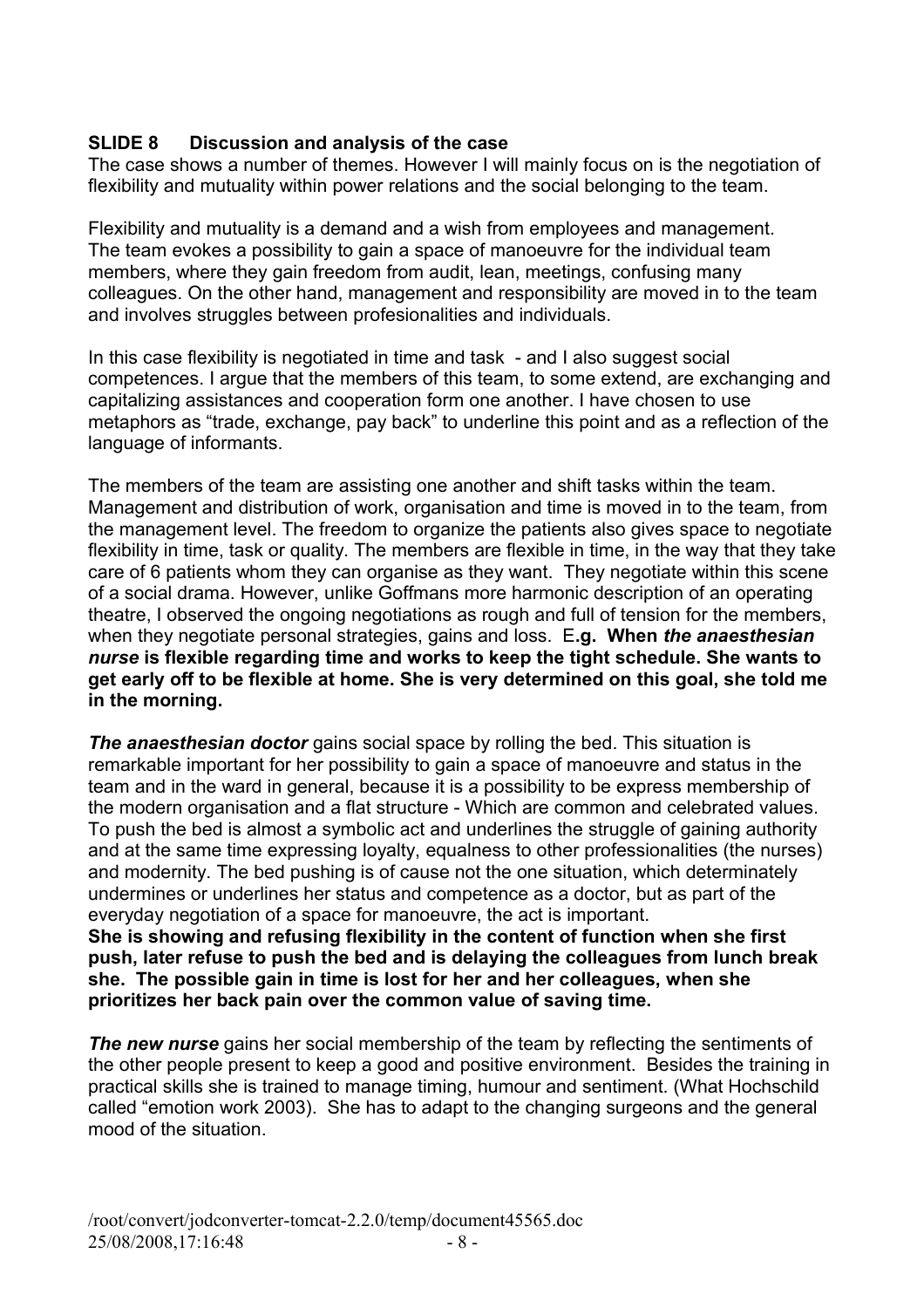She does not gain the same by pushing a bed as the doctor, and it would not affect the team as much as the handling the him. **The part of the operating nurse regarding flexibility is more of a social kind. She needs well-developed social competences and self-management and timing to do so.**

**The surgeon** is flexible in time and function. He flex from his normal routines, as he is told to stay close to the operating theatre. He is not able to step in to other operations, tutor students or take care of paper work as he usually does. The sacrifice he offers to please the team and the management is demonstrated when he had a nap standing on his feet and when he expected the nurse to know his routines in regard to the glasses. He objects towards the fact that even he is the "chief", he is subject to the values and work of the team. He expects that team members know his rhythm and work to follow his routines and not wasting time.

The surgeon is not a full member of the team which is also clear as the position an expert (or star), even he is the most permanent member (he is the only person who take out this operation at this hospital). If he is part of the team, he is the "chief"! As the "chief" of the team, he is not under the same control as the other team members. However, he full fills his role in the team when he is arriving soon after being called (beeped), and he behaves friendly during the operations. **His mutual expectation of the other members of the team is that they are ready and tuned when he arrives. This is his advantage from the flexibility he invests.** 

By knowing the special personality of the surgeon **the young nurse keeps the programme** running more smoothly, because the surgeon is happy - the team is happy. Her gain is a more joyful day and a fast running programme. *The experienced operating nurse* **protects the younger and is payed back by certain sets of privileges in the end of day. E.g. she is the first to go home.** 

**For the operating nurses in the team the flexibility is directed towards the surgeon, and mutuality is directed to each other, as e.g. protecting the younger nurse** . **The social flexibility directed towards the surgeon is a third form for flexibility, on top of "functional" and "numerical". The "social flexibility" concerns to know and adapt to the expectations of -in this case -the doctor.**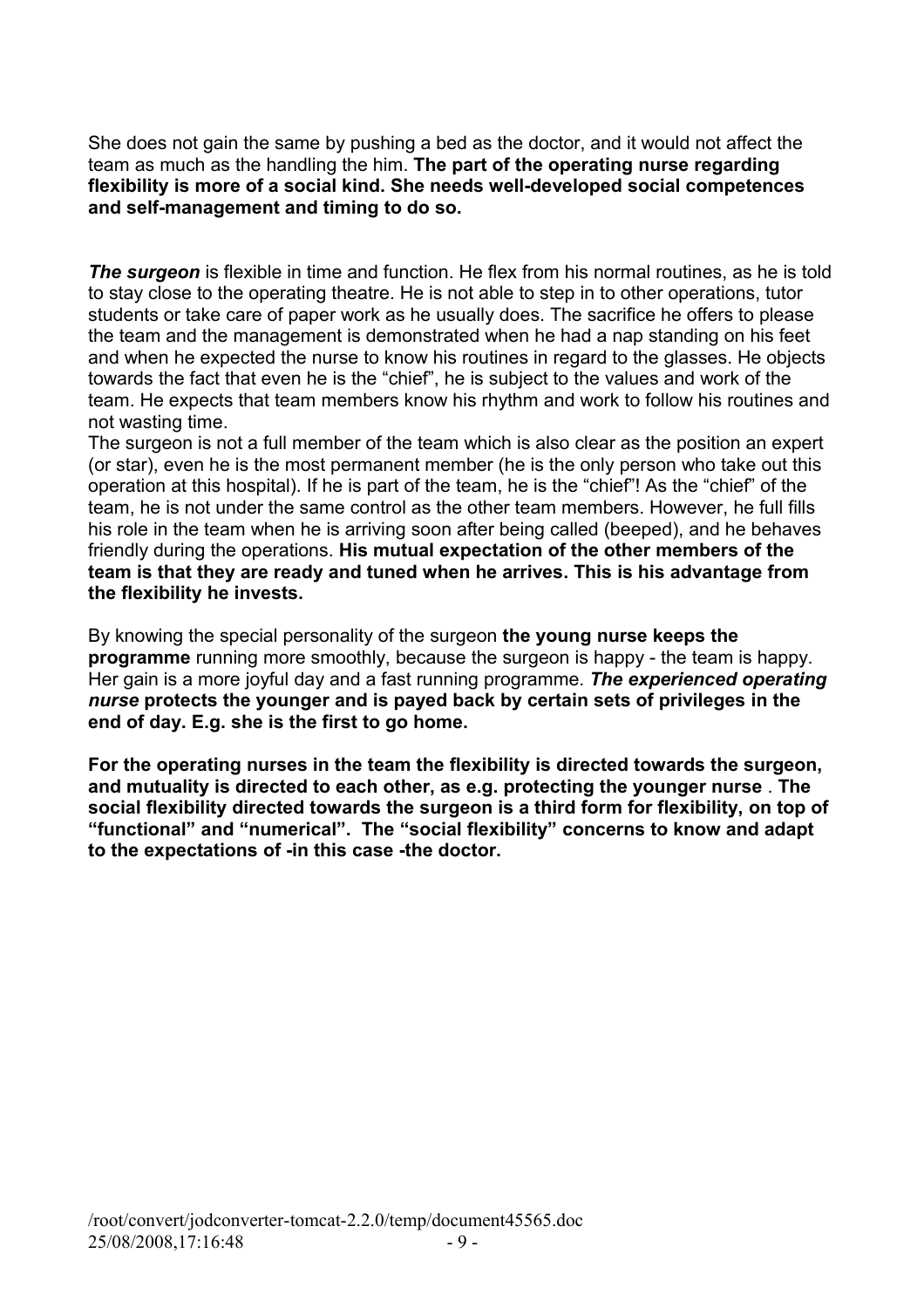# **SLIDE 9 Consequences for the employee in her daily work life at the hospital?** *Negotiation and timing*

A number of researchers have written about flexibility as a new phenomenon within the context of NPM – Which is also reflected in this workshop. I doubt it is new, in this context, but it is certainly present.

I have shown that "flexibility" refers to the one part who gains something from the flexibility in time, function or socialibity. (which could be explored more). One person or institution is acting flexibility and one is receiving it. The way that the actors attain flexibility is by negotiations of assistance and services in relations of mutuality.

Is flexibility then a wini-win situations? I think, it is not but rather a complex ongoing interaction. Inspired by Rose (Rose 1999), you can say that the "winner" is the one who manage one's own private life in relation to public concerns (e.g. the team). The subject pushes and pulls and times private concerns within the public sphere. Rose writes, that this is a new form of expertise, which emerges within the new demand for subjectivity in management and regulation, as in the team where concerns and privileges are negotiated individually and the policy which focus on adaptation, change of work tasks, reorgsnisation etc. "The winner" is the one with the expertise to manage yourself and time your concerns and hereby obtain a space for manoeuvre, as the anaesthesian nurse successfully does, and the anaesthesian doctor less successfully does.

To understand the internal dynamic between wanting flexibility vertically from other hieraquial levels of the organisation and negotiate mutuality horizontal in the team between colleagues, it is also productive to use Rose (1989). He writes that the citizen, -whom I in this context also identify as an employee - gains power in the public sphere by using personal and subjective capacities incorporated to gain public power. In this case, to have the competences to read the common values (as the young nurse (among others) does) and bend them toward personal strategies.

Flexibility is a demand of employees and management and can be obtained by both. Flexibility is demonstrated, obtained and acted in interhiraquial relations: towards other professionalities or other levels of the organisation. The value of flexibility is also symbolic in regard to equalness, sameness, modernity, modern management, assisting, sociality, cross-professional, professional identity and membership of the team, as when the anaestesian doctor push's the bed or refuse: She need to balance her individual strategies and goals by her social competences to read the situation. At one hand they have a common ground of values within the team, at the other hand individuals gain a new position by pushing and pulling social relations, as the anaesthesian nurse does when she corrects the same doctor.

Mutuality is much more an economic act, which enhance the space for manoeuvre that members of the team posses. The choices of metaphors I have used are taken from the language of the informants, and can be an indication of the commercialisation of collaborative work relations and reciprocity.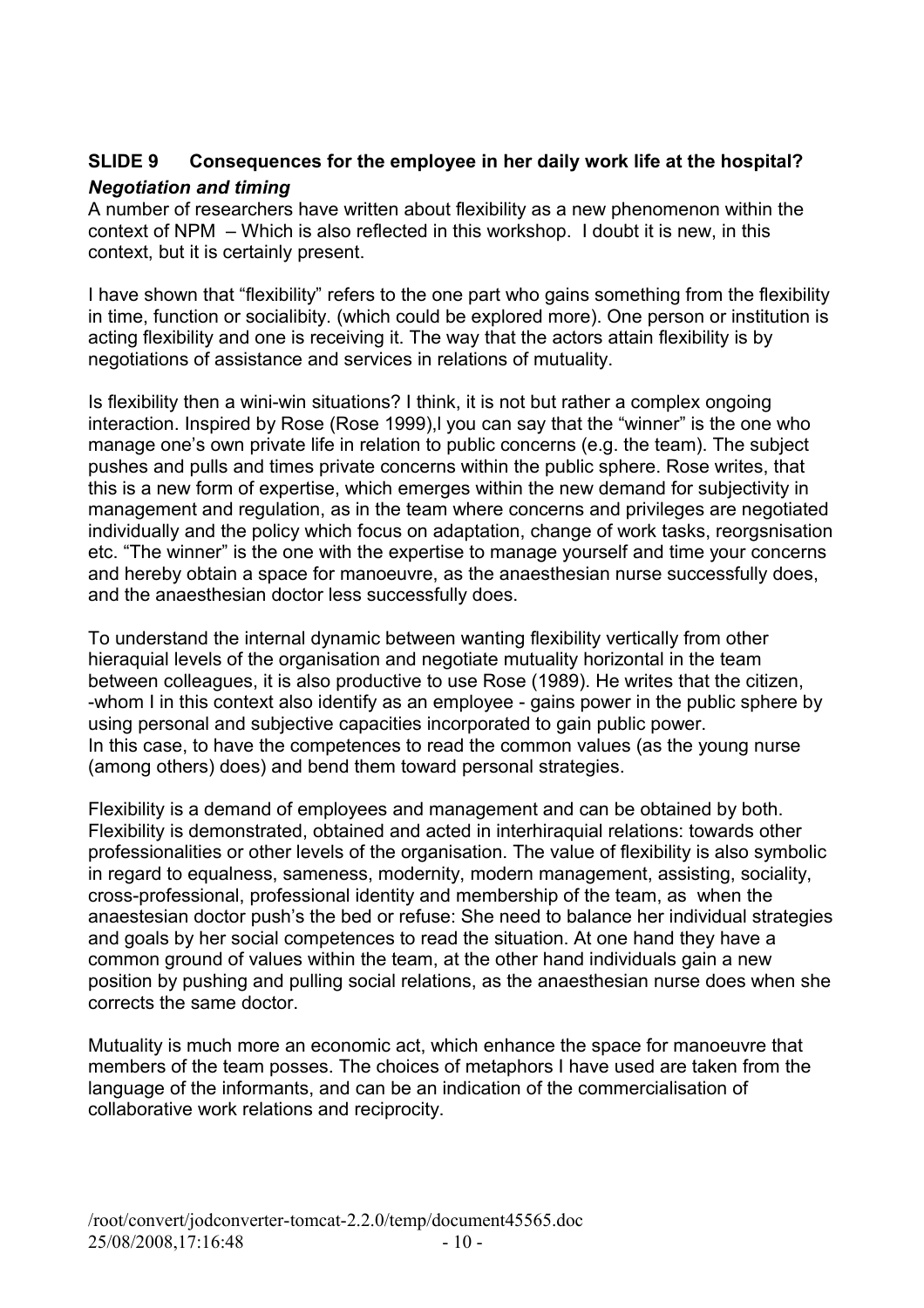Mutuality is transferred to be an object of reciprocal negotiation to obtain individual goals, e. g. between getting home or exercise a technology (the anaesthesian who prepare the nerve block).

Power struggles is an ongoing negotiation within the team and between individuals. This is partly because of an organisation which leaves a space of informal management internally in the team, which is open to be negotiated. This open space can be called a space for a space of manoeuvre. Part of the managing structure is transferred from vertical to horizontal relations, when informal leadership is transforming power form the traditional hieraki – e.g. when the anaesthesian nurse corrects the doctor.

Villareal suggests that the daily negotiation of work conditions, of power, personal strategies and goals, for a space of manoeuvre and identity are both a space of constrains but also of possibilities for the employee.

She explores the space of manoeuvre among so called powerless, uneducated, day-today tomato pickers in Mexico. Even the context is very different from the highly technologified, well-educated powerful employees of the team here, her concept of space for manoeuvre and of negotiation is very useful.

Her point is that 1) the workers are maintaining an ongoing negotiation of work conditions and work life 2) the participants use individual strategies to obtain individual goals. 3) Negotiations is a meaningful practise for the participants, to influence or control the work to narrate a life story and work life story and 4) to establish a space for manoeuvre which is not singular, but multiple. 5) Within the struggle to obtain a space of manoeuvre in the regulated setting of work, members are struggling for power (Villareal 1992, 256pp.)

In the same way to be a part of the team, creates a position from where the individual can narrate a work life story of success, as it is seen as a reward to be in the team. At the same time the team, gives a open possibility to leave a little early (even this is seldom) and to be free from demands of having an extra task (e.g. keeping an extra beeper) and relate to demands of many colleagues among others. – This is especially the nurses who calculate this as a gain, as the anaesthesian nurse, who tells me in the beginning of the day, that she wants to leave early.

(the case might not be compleately clear on this point, but mutuality among doctors and among nurses is associated with different values and practise. Doctors are rewarded socially and economically for flexibility on time and tasks, which they have trained during education and work life. Flexibility for the nurses is in regard to the doctor and towards his or her expectations of treatment and procedures. The success of the nurse is based on her social relations towards colleagues. Her status is based upon her adaptation of the style of the doctor and her socialisation with her nursing colleagues, as it, in this case, is very clear stated by the new operating nurse. Whereas flexibility for the doctors is in regard to the patient and to the repertoire of treatment, cure and care.